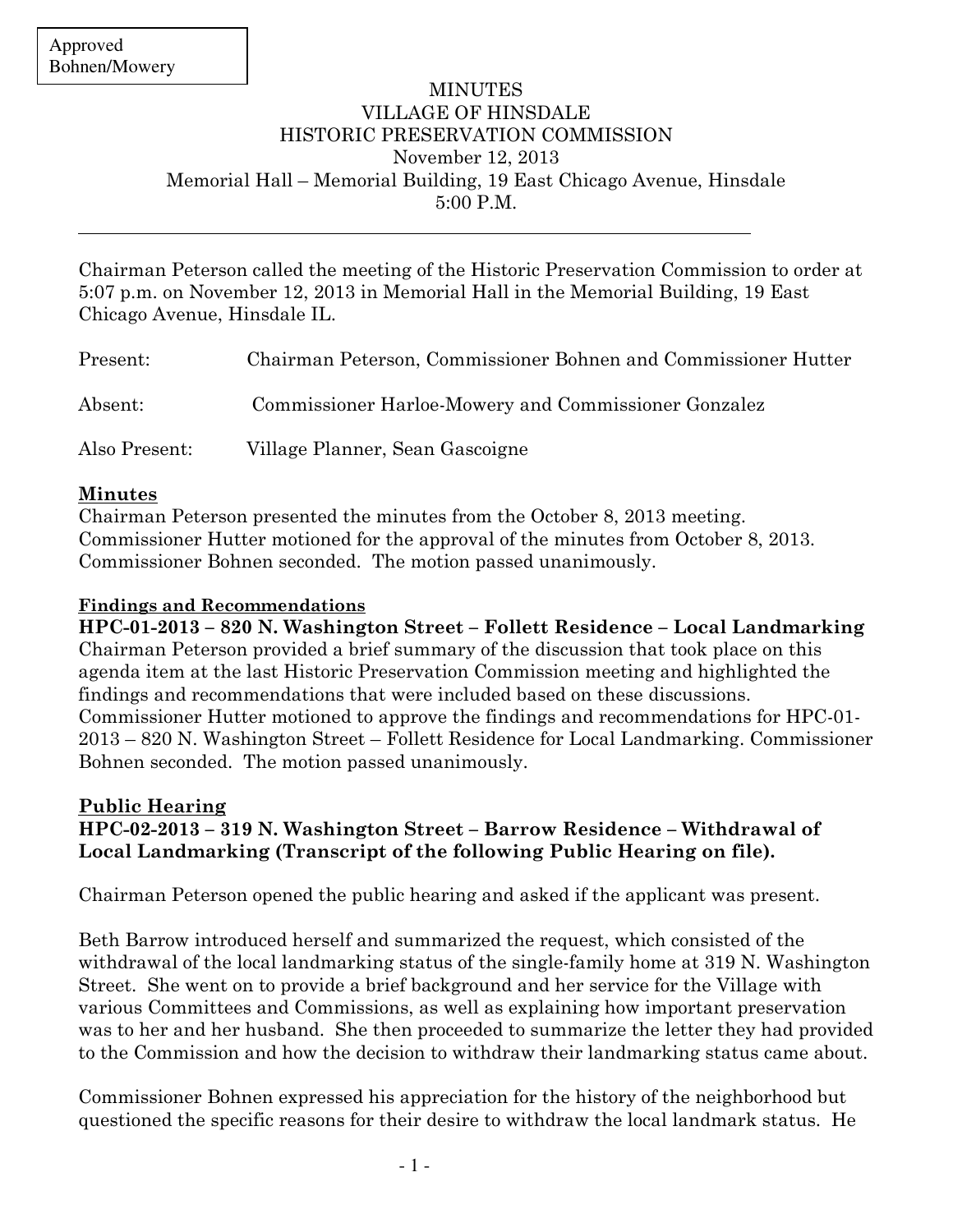then asked Mrs. Barrow if she felt that the landmark status on the home impedes in any way, the interest of someone buying it.

Mrs. Barrows indicated that she did and explained the difficulties she was experiencing with other landmarked homes not selling.

General discussion ensued regarding the history of teardowns in Hinsdale and what part they have played in not only a general preservation aspect, but also opinions on what role teardowns in a neighborhood surrounding a landmarked home could potentially have on the landmarked home.

The Commission went on to discuss with the applicant how the local landmarking impacted their ability to market the home and potentially sell it to someone that wanted to tear it down.

Mr. Gascoigne explained that this is the first time a request had come in for a withdrawal so he wasn't entirely certain. He indicated that it was his understanding that a local landmark status required a homeowner to obtain a Certificate of Appropriateness for any exterior improvements done to the landmarked home that impacted the appearance from the street, but that it did not impact the ability to tear a home down. He then stated that he would be happy to follow up with the Village Attorney to get his opinion if the Commission and applicant were so inclined.

The Barrow's indicated that they would appreciate that, as their understanding was entirely different.

Mr. Gascoigne stated that he would be happy to follow up with the Village Attorney.

General discussion ensued regarding the suggestion to continue the request to the December meeting until all of the questions could be resolved. After a brief discussion the applicant agreed to continue the case until more information was available.

Commissioner Bohnen motioned to continue case HPC-02-2013 – 319 N. Washington Street – Barrow Residence for the Withdrawal of the Local Landmarking to the Historic Preservation meeting of December 10, 2013. Commissioner Hutter seconded. The motion passed unanimously.

Chairman Peterson thanked the Barrow's and moved on to the discussion points and requested an update from Commissioner Hutter on his progress with the schools and associated contests.

Commissioner Hutter summarized his progress at the Middle and High School.

Chairman Peterson moved on to the subsequent bullet points on the agenda and general discussion ensued regarding the inclusion of an announcement for the upcoming presentation regarding the tax freeze process.